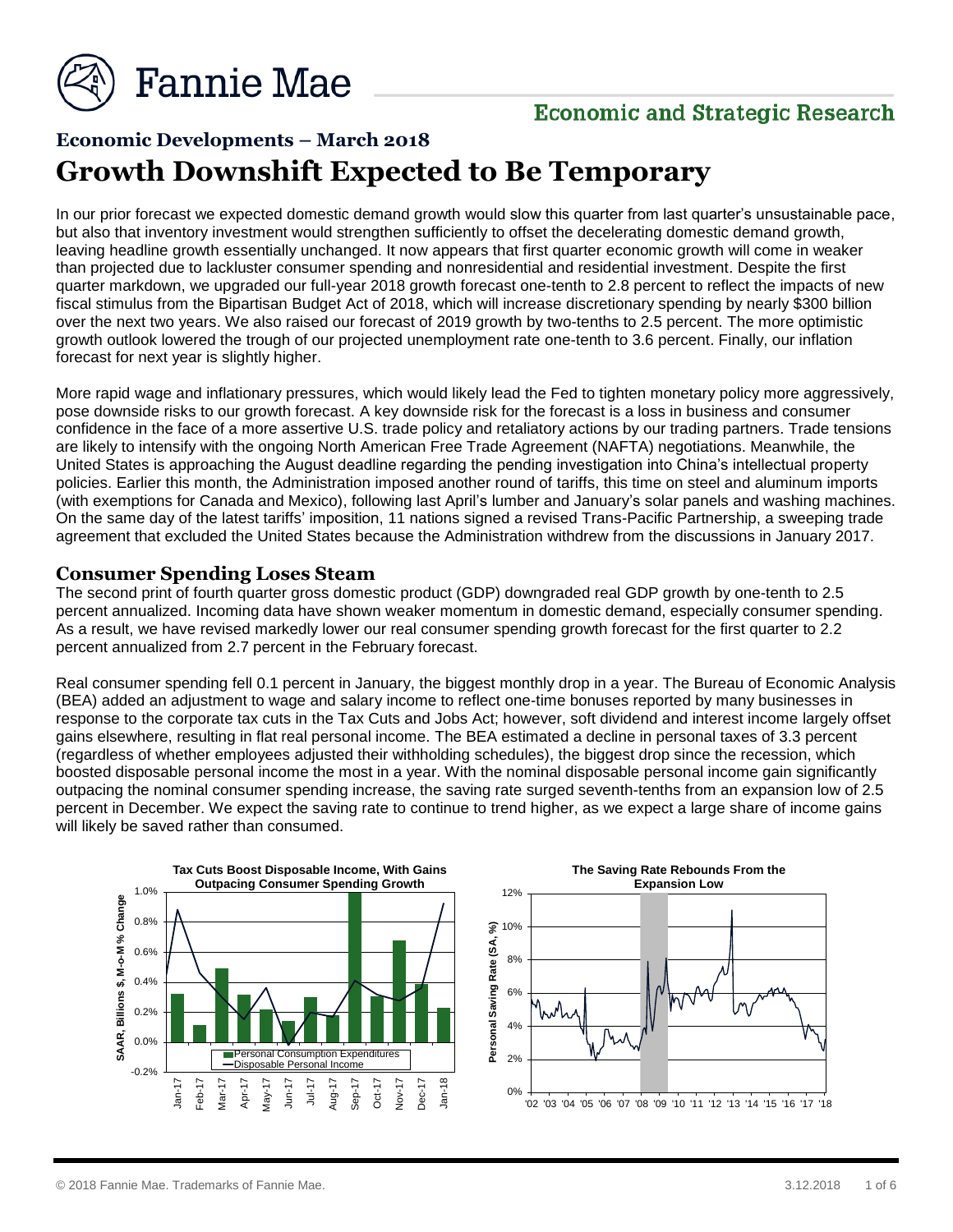

January consumer credit data pointed to cautious consumers, with credit growth slowing for the second consecutive month. Revolving credit (largely credit card debt) was the culprit, rising just 0.8 percent, the smallest monthly gain since February 2015. February auto sales, which fell for the fourth time in five months, were consistent with soft consumer spending in the current quarter. However, we expect the lull in consumer spending to be transitory. The weakness early in the quarter was likely attributable to delayed issuance of income tax refunds through February, but incoming data showed that issuance has now caught up with historical norms. Thus, we expect consumer spending growth in coming months as workers receive their 2017 tax refunds and also have a better idea of their higher take-home pay as a result of the tax cut.

Other consumer fundamentals remained more positive over the past month. Household net worth—the value of assets minus liabilities—rose \$2.1 trillion in the fourth quarter to another record high of \$98.7 trillion, thanks to both stocks and real estate. The ratio of net worth to disposable income rose to a record high of 679 percent, well above the peak prior to the 2007-09 recession triggered by the housing boom.

Consumers also turned more upbeat. The Conference Board Consumer Confidence Index jumped in February to the highest reading since November 2000, boosted by both the present situation and expectations components. Notably, income expectations improved substantially, with the share expecting rising income over the next six months jumping to the highest level since 2001.



#### **As-Good-as-It-Gets Jobs Report**

Nonfarm payrolls increased 313,000 in February, the largest monthly job gain since July 2016. With upward revisions to the prior two months of 54,000 jobs, the average increase over the past three months rose to 242,000, the best showing since September 2016. In addition, the average workweek rebounded, rising one-tenth to 34.5 hours.

The most highly anticipated aspect of the February jobs report was wages, following January's jump in the year-over-year increase, which spooked markets and led to a spike in stock market volatility, rising inflation expectations and long-term interest rates, and a stock market correction. The markets breathed a sigh of relief, however, as average hourly earnings edged up just 0.1 percent from January and 2.6 percent from a year ago. In addition, January's reading on annual growth was revised down one-tenth

**Net Worth-Disposable Income Ratio Rises, Staying Well Above Pre-Recession Peak**



**Share of Consumers Expecting Their Incomes to Rise Reaches An Expansion High**





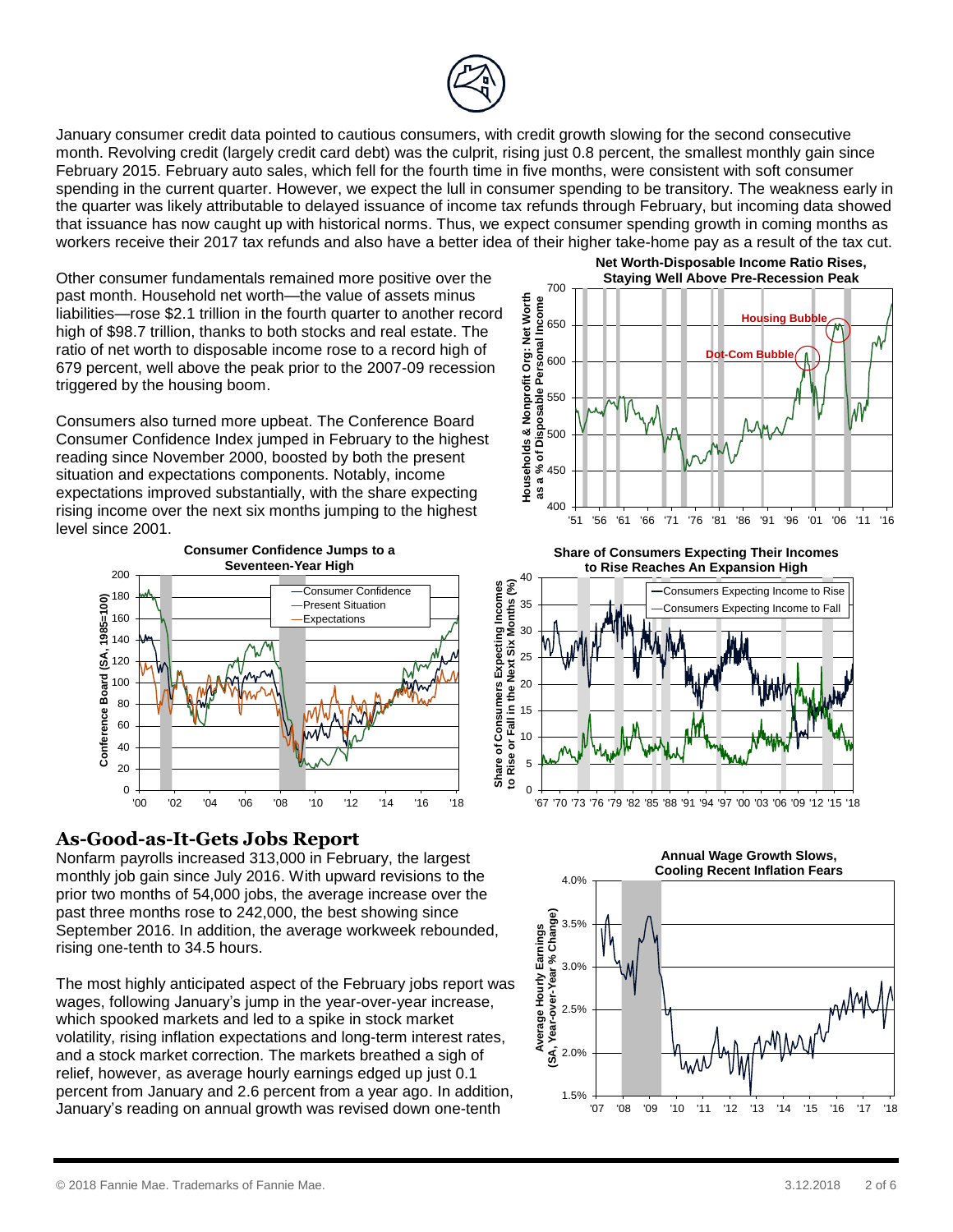

to 2.8 percent. Despite the slowing wage gain in February, the pickup in job gains and the average workweek, as well as continued rising wages, translated into an improvement in labor income, a positive for consumer spending in February.

The breadth of employment gains in the February's report was impressive. The diffusion index jumped to 68.6 percent, just 1 point below the expansion high reached at the beginning of 2012. A diffusion index reading of 50 indicates an equal balance between industries with increasing and decreasing employment. At the industry level, employment in goodsproducing industries (manufacturing, mining, and construction) rose 100,000 in February, the biggest gain since August 1998. Of those, 61,000 were in the construction industry, the largest gain since March 2007. Residential construction payrolls increased 25,400, the best performance in more than a year. Since last October, residential construction employment has increased by more than 100,000 jobs, which bodes well for the future supply of housing. In the service sector, payrolls also remained healthy. Notably, retail trade added the most jobs in two years, and temporary help services, which tend to be a leading indicator of hiring, registered the biggest gain since September 2016.



The household survey component of the February jobs report also registered a stellar performance, showing a massive gain in employment amid a three-tenths rise in the labor force participation rate, the biggest one-month jump since April 2010. As a result of the strong employment and labor participation increases, the unemployment rate remained unchanged at 4.1 percent for the fifth consecutive month. The net growth in the labor force, not seasonally adjusted, jumped to 1.457 million, compared with an average of only 500,000 for the last five Februarys. This February's gain set a record for the month since the inception of the series in 1948. Despite the February improvement, the overall labor force participation rate reached just 63.0 percent and has largely trended sideways over the past two years, weighed down by retiring baby boomers. However, the prime age (25-54 years old) labor force participation rate has visibly trended up during the same period, with the rate rising fourtenths in February to the highest level in seven years.

At his inaugural semi-annual monetary policy testimony before Congress earlier this month, Fed Chair Powell said he believes slack remains in the labor market, which should allow the Fed to gradually raise interest rates even though the unemployment rate is at a 17-year low. He noted that the labor force participation rate for prime-age males is well below the level at the onset of the recession. However, the rate has jumped sharply over the past several months, which supports the view that the labor market is not yet at full employment and there is more room to improve without overheating the economy.





**Labor Force Participation Rate of Prime-Age Males Has Jumped in Recent Months**

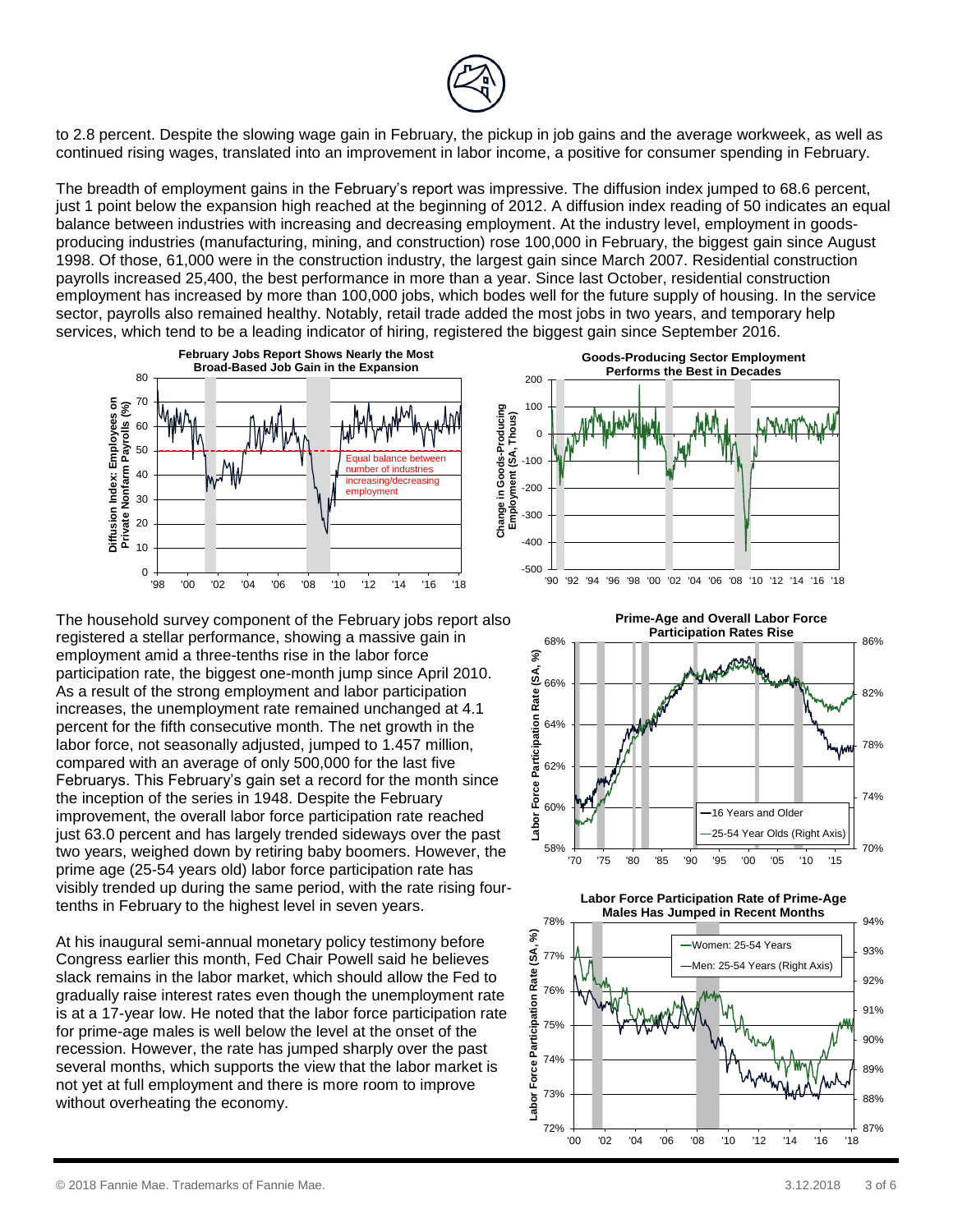

#### **The Fed Has Reasons to Be Patient**

During his Congressional testimony, Fed Chair Powell was upbeat about the economy and noted that recent data increased his confidence that inflation will move toward the two-percent target. When asked whether the median fed funds rate forecast in December (which implied three hikes in 2018) was still appropriate, Powell said that his "personal outlook" for the economy has strengthened since December, partly because of more stimulative fiscal policy and continued strong global growth. He noted further that he would be "taking into account everything that's happened since December" when he submits his updated projections at the next Federal Open Market Committee (FOMC) meeting on March 20-21.

So far, inflation has not flashed any warning signs. The Fed's favored measure of inflation, the Personal Consumption Expenditures (PCE) deflator, jumped 0.4 percent in January; however, the 12-month increase was unchanged at 1.7 percent for the third consecutive month. Core PCE (excluding food and energy) rose 1.5 percent from a year ago for four straight months. Regarding the other Fed mandate on full employment, we view the cooling of February's wage gains and the pickup in the labor force participation rate consistent with three rate increases this year. We continue to expect the first rate increase of the year in March, with risks to the forecast tilted toward four hikes this year.

#### **Business Investment Turns Bearish Amid Worsening Trade**

Business investment in equipment has cooled following robust growth in the third and fourth quarters. The factory orders report showed that core (nondefense excluding aircraft orders) capital goods shipments, an input to estimate the business equipment spending component in GDP, fell in January for the first time in a year, and core capital goods orders, a forward-looking indicator, registered back-to-back drops for the first time since May 2016. Another source of weakness this quarter is trade. The trade deficit widened in January, reaching the biggest trade gap of the expansion. The real goods deficit, used in the calculation of net exports in GDP, widened to the largest level in 11 years, suggesting trade will drag on GDP for the second consecutive quarter. Residential investment should also act as a drag on economic growth (see the housing section). The main GDP components offsetting those weaknesses include inventory investment and government spending, which has been boosted by the Budget Act. Considering the overall impacts of these components, we revised lower our forecast of first quarter GDP growth by six-tenths to 2.1 percent annualized. We expect the slowdown in economic growth to be transitory and expect a pickup in growth to at least 3.0 percent annualized over the next three quarters.



#### **Housing Roundup**

Homebuilding activity was mixed at the start of 2018. Single-family starts partially recovered from the double-digit percent drop in December, while multifamily starts surprised to the upside, surging to the highest level since the end of 2016, with permits rising for the first time in three months. The marked improvement led us to revise higher our forecast for multifamily starts to a slight gain this year from the modest drop predicted in our prior forecast.

For information on multifamily market conditions, read the [March 2018](http://www.fanniemae.com/resources/file/research/emma/pdf/MF_Market_Commentary_031918.pdf) [Multifamily Market Commentary.](http://www.fanniemae.com/resources/file/research/emma/pdf/MF_Market_Commentary_031918.pdf)

**Single-Family Starts Partially Rebound as Multifamily Starts Hit a 13-Month High**

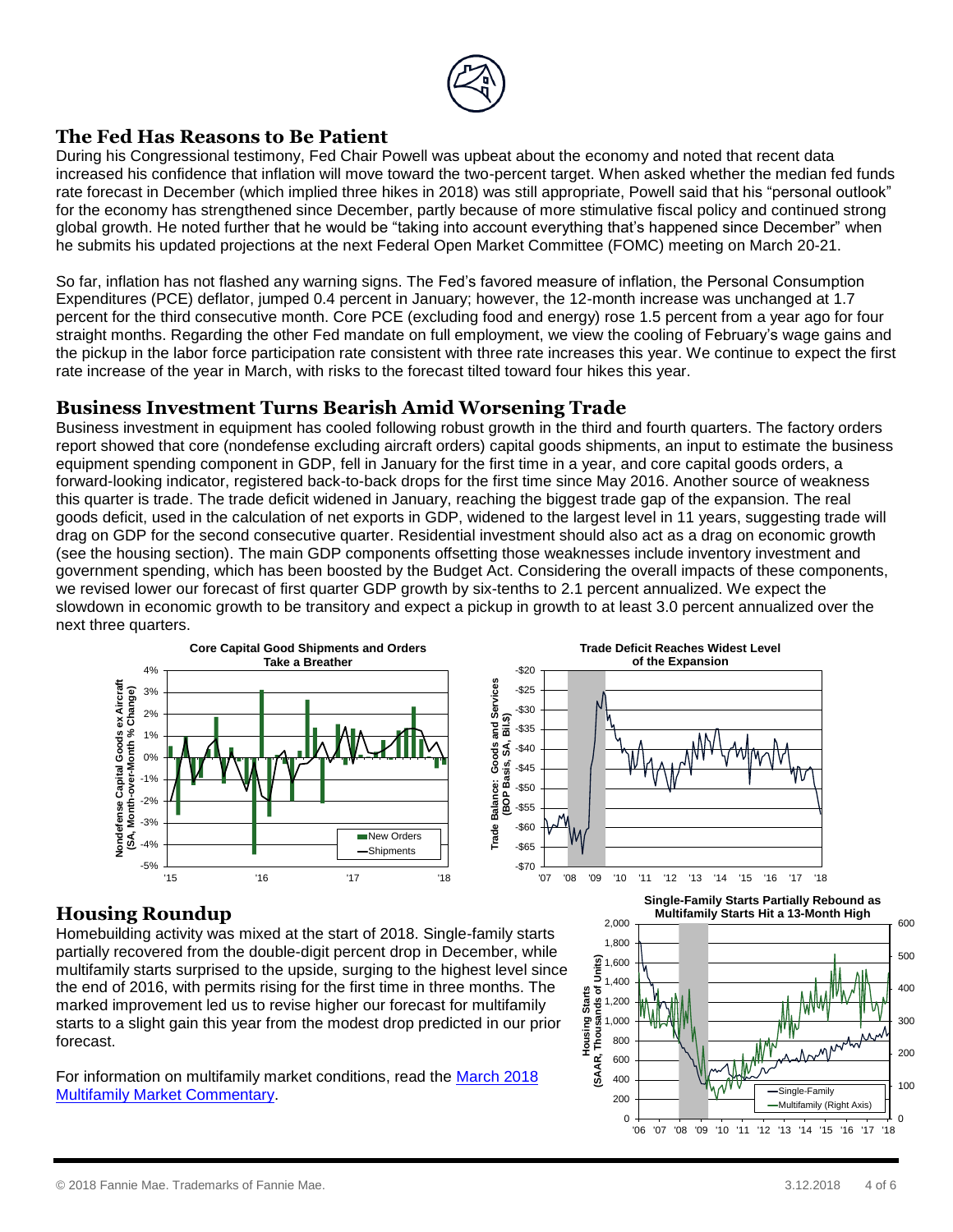

Home sales performed poorly to start the year. Existing home sales fell in January for the second consecutive month and posted the largest year-over-year drop in more than three years. Tight inventory continued to weigh on sales as real estate agents noted strengthening buyer traffic in most areas. The sharp drop in year-over-year inventory continued unabated. Pending home sales, a forward-looking indicator of existing home sales, declined sharply in January, suggesting sales will likely decrease further in the near term. New home sales tumbled in January, but sizable upward revisions to prior months tempered the weakening trend. While the for-sale inventory of new homes has fared better than that for existing homes, it remains near the levels generally seen during prior recessions. Overall, the slower pace of home building activity and declining home sales (and thus brokerages fees) in January should result in a decline in residential investment this quarter following a strong gain in the prior quarter.



Home price appreciation remained robust at the end of 2017, with the main price measures exhibiting more than 6 percent year-over-year gains in December. While strong home price appreciation impedes sales and erodes home purchase affordability, it helps boost homeowner equity. During the fourth quarter of 2017, homeowners' equity as a share of real estate value continued to rise, reaching the highest level in nearly 12 years.



Our housing activity and mortgage rate forecasts have not materially changed over the past month. We project that purchase mortgage originations will rise about 5 percent from 2017 to \$1.19 trillion in 2018, while refinance originations will drop about 30 percent to \$498 billion. Single-family mortgage debt outstanding grew 2.8 percent annualized during the fourth quarter, the slowest pace in three quarters, but for all of 2017, it increased 3.0 percent, the biggest annual gain since 2007.

#### **Economic & Strategic Research (ESR) Group**

#### March 12, 2018

For a snapshot of macroeconomic and housing data between the monthly forecasts, please read ESR's [Economic and](http://fanniemae.com/portal/research-insights/forecast/weekly-archive.html)  [Housing Weekly Notes](http://fanniemae.com/portal/research-insights/forecast/weekly-archive.html)